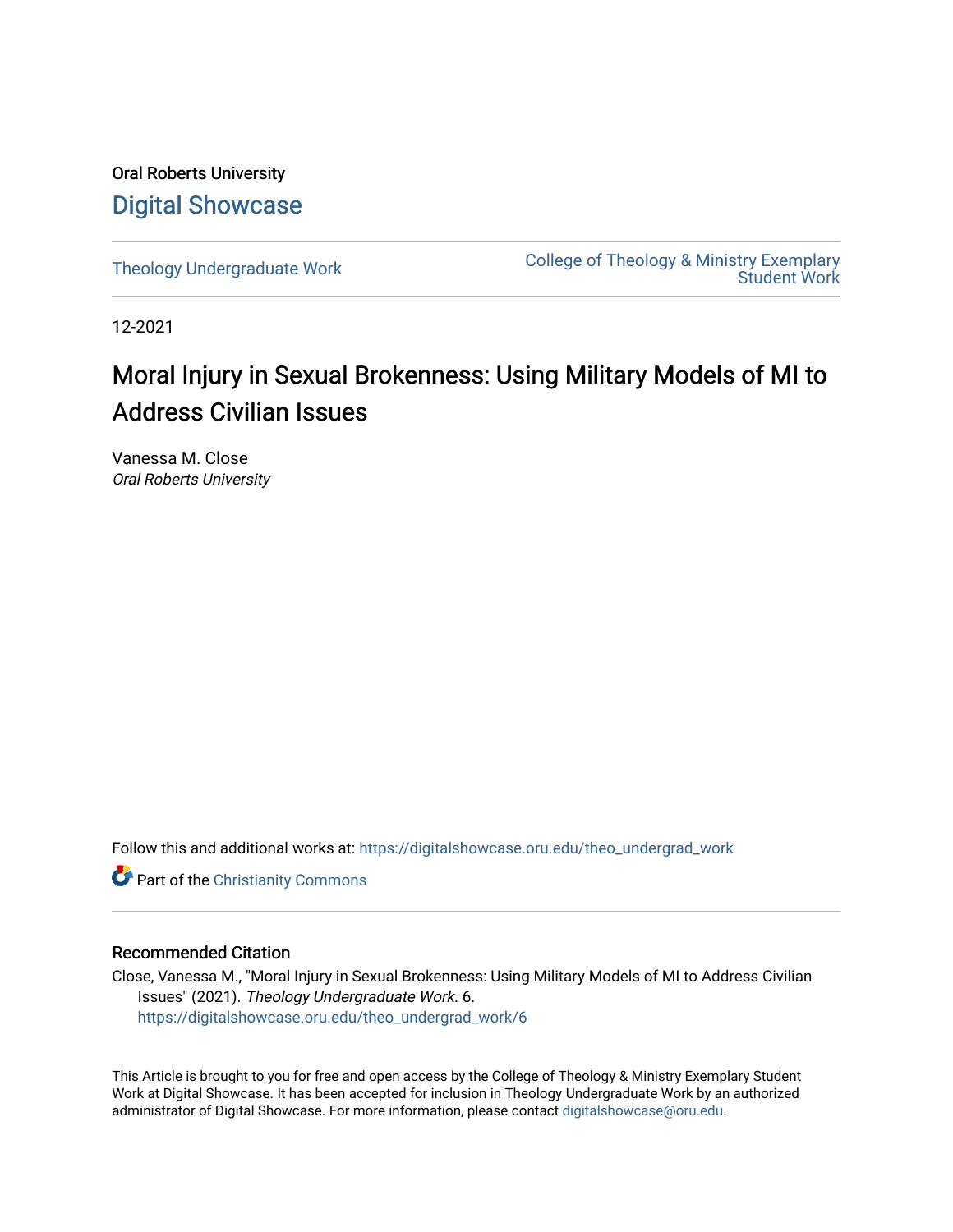# **Moral Injury in Sexual Brokenness: Using Military Models of MI to Address Civilian**

**Issues**

Vanessa M. Close

Undergraduate Department of Theology and Ministry, Oral Roberts University

CCC 499: Senior Practicum and Project

Professor Alina Garbuz

December 10, 2021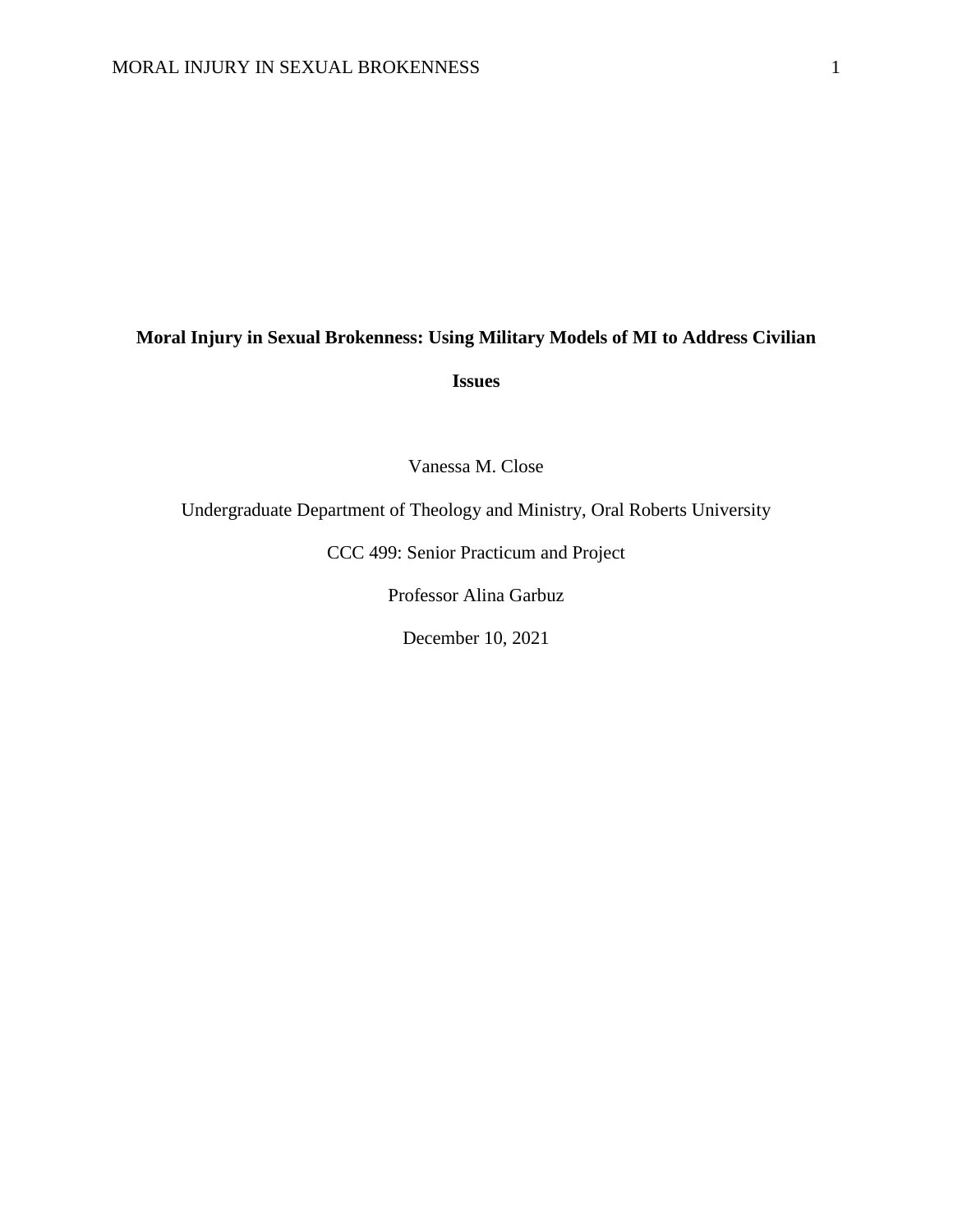#### **Abstract**

Moral injury (MI) has long been an emotional and psychological wound carried by military servicemembers in response to their experiences during war or active duty. Since the conception of moral injury in the late 20th century, dedication toward researching the topic has increased to provide better psychological treatment to veterans and active-duty military. As a result of an increased understanding of MI, researchers have begun to explore the application of MI models to civilian experiences and traumas. This paper seeks to join the conversation through exploring the occurrence of moral injury throughout a unique state of sexual distress labeled by Stringer as "sexual brokenness." In this state of brokenness, this paper hypothesizes that individuals who have experienced sexual traumas, perpetrated sex crimes, or participated in personally distressing sexual behavior are at-risk for developing and experiencing the signs and symptoms of moral injury. Through exploring current research, this paper argues in support of the hypothesis and suggests how the application of current MI models can benefit these individuals. The paper concludes through advocating for further research in this area of human sexuality.

*Keywords:* moral injury, sexual brokenness, sexual abuse, unwanted sexual behavior trauma, addiction, pornography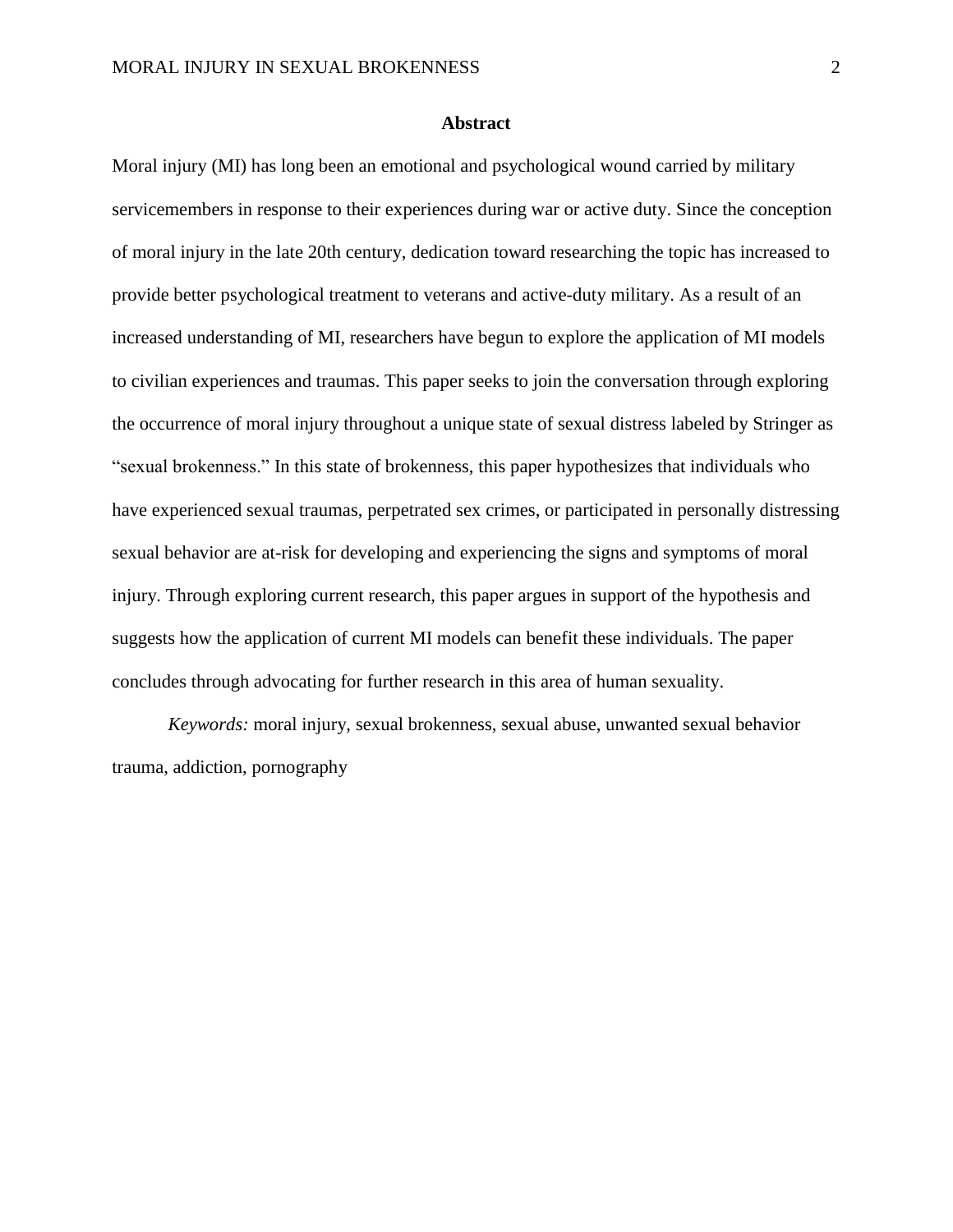# **Moral Injury in Sexual Brokenness: Using Military Models of MI to Address Civilian Issues**

For many years, attention has been given to the soul wounds experienced by service men and women who – often to the detriment of their health – serve their country. Essential to this cause is the study of moral injuries (MI) within military arenas and their subsequent effect upon the person's mental, emotional, and physical well-being. Uniquely, moral injury seems to address the deep inner pains experienced by veterans who have gone to war and committed or experienced a plethora of inhumane actions. Because of the success of the paradigm, proponents suggest the application of moral injury models to other professions and issues faced throughout society.

Based upon observation and research, it is hypothesized that those who struggle with "sexual brokenness" are also at-risk for developing moral injuries; moreover, they may also experience the same symptoms and cognitions as those suffering from moral injury in military contexts (Stringer, 2018, pp. xvi). Thus, the purpose of this paper is twofold. The first purpose is to explore what moral injury is and how its models conceptualize moral wounds. The second purpose is to explore if moral injury occurs in those experiencing sexual brokenness and if current models can be used to treat clients in this context. It is not expected that the wounds of sexual brokenness will fit perfectly into the realm of current MI models, but it is expected that concept of moral injury will address some of the deep inner pains of those who are experiencing sexual brokenness.

#### **What is Moral Injury?**

Moral injury is a new term which addresses an age-old problem experienced by military veterans (Shay, 2012). Moral injury is not physical, but it is a wound to a person's soul which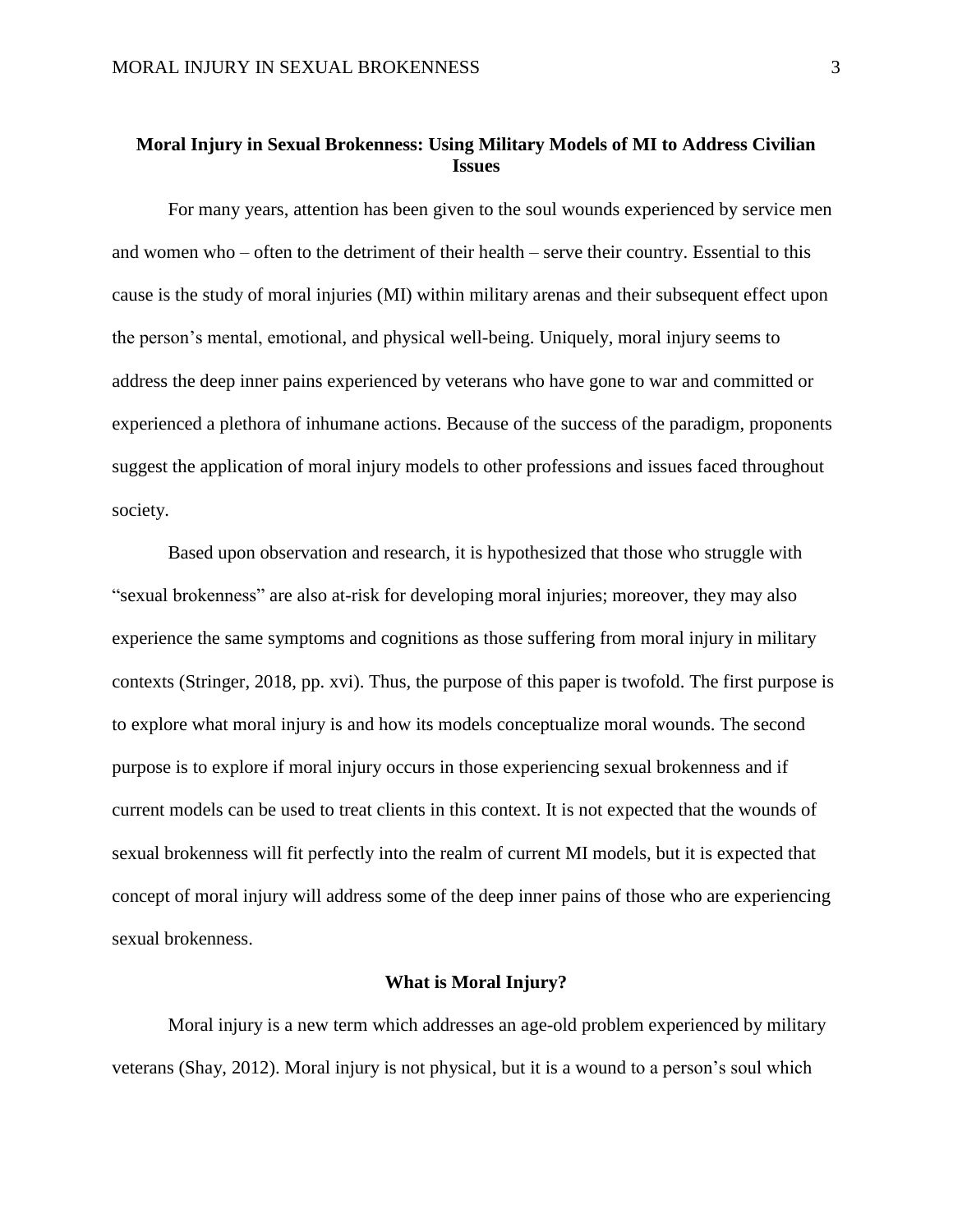plagues a person's life with emotional and psychological pain (Larson & Zust, 2017). Moral injury is defined as a "complex 'soul' wound…from a person's inability to resolve the difference between one's idealized values and one's perceived experiences (Larson & Zust, 2017, Chapter 2, para. 1). Thus, moral injury begins from interpreting one's actions or experiences as contradictory to one's morals.

For example, before going into the military, someone may believe that killing children is immoral; however, if a teenager in the military zone shoots at U.S. troops as an enemy, then that soldier must choose between protecting the lives of the unit or the life of the child (Larson  $\&$ Zust, 2017). If the soldier chooses to kill the minor, he or she may experience intense feelings of shame or guilt because their actions violated their moral belief. If their guilt is not resolved, their emotions may be exacerbated causing harm to their mental health, relationships, and daily functioning. This, in short, is the formation of a moral injury.

#### **The History of Moral Injury**

While the experience of MI is not a new human experience, the term and concept of moral injury is quite new to the worlds of psychology and military research. In fact, in 1994 Shay was one of the first people to speak on the topic of MI when the book *Achilles in Vietnam* was released (Richardson & Lamson, 2021). In this book, Shay relates Vietnam veteran narratives to the plot of *The Iliad* to display how soul wounds arise in the battlefield because of "betrayals of trust" which can "undo" a soldier's character (Blucher, 2003, pp. 160-161; Jason, 1995). For instance, in *The Iliad,* betrayal of trust occurs when Achilles is "outrage[d] and disoriented[ed]" upon Agamemnon stealing his war prize; Shay parallels this with the U.S. government betraying soldiers through giving short supplies, novice leaders, and faulty equipment, to those who "offered their loyalty" (Jason, 1995, para. 3). The author addresses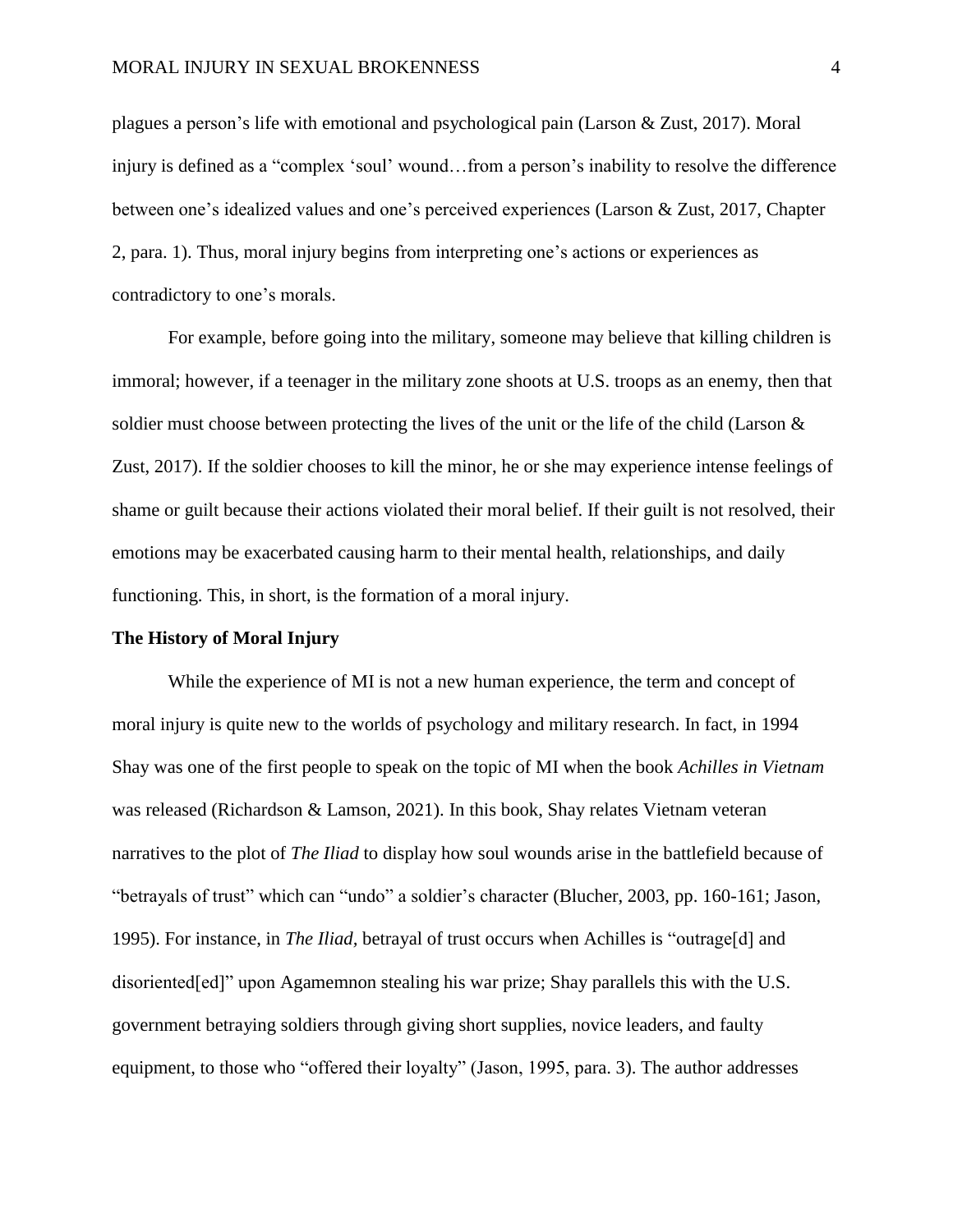moral injury more distinctly in the book, *Odysseus in America: Combat Trauma and the Trials of Homecoming,* when it is said that on the battlefield, "Every atrocity… potentially disables the service member who commit(ed) it…they are good people who will be seared by knowing themselves to be murders" (Blucher, 2003, p. 165). Thus, in these two formative works, the concept of moral injury was born to address soul wounds cause by experiencing moral dilemmas.

As a result of Shay's research, many books and articles have been written on the now recognized and attested experience of moral injury in military populations. Research on the topic has expanded to address moral injury in other vocations such as healthcare workers in the Covid-19 pandemic and border agents. It is even talked about amongst veterinarians who, at the command of the owners, are responsible for euthanizing animals (WBUR CitySpace, 2020). Additionally, research over moral injury has contributed to  $-$  yet is not limited to  $-$  better understandings of PTSD and suicide among military populations, psychological treatments for veterans, and resiliency in healthcare. Importantly, moral injury is not just researched and spoken about in the context of the United States, but also in China, the United Kingdom, Israel, the Netherlands, and other nations.

#### **The Effects of Moral Injury**

Research shows when a person is morally injured, they are likely to experience emotional/psychological disturbances such as: "guilt, shame, loss of meaning, difficulties with forgiveness, and spiritual/existential crisis" (Battles et al., 2021, p. 1). Moreover, "depression, anxiety, suicidal thoughts and behavior, and hazardous substance abuse" are considered secondary symptoms of an unresolved moral injury (Battles et al., 2021, p. 1). Importantly, as will be seen below, most MI models outline their own organization of MI's presenting symptoms which are more extensive than the above description.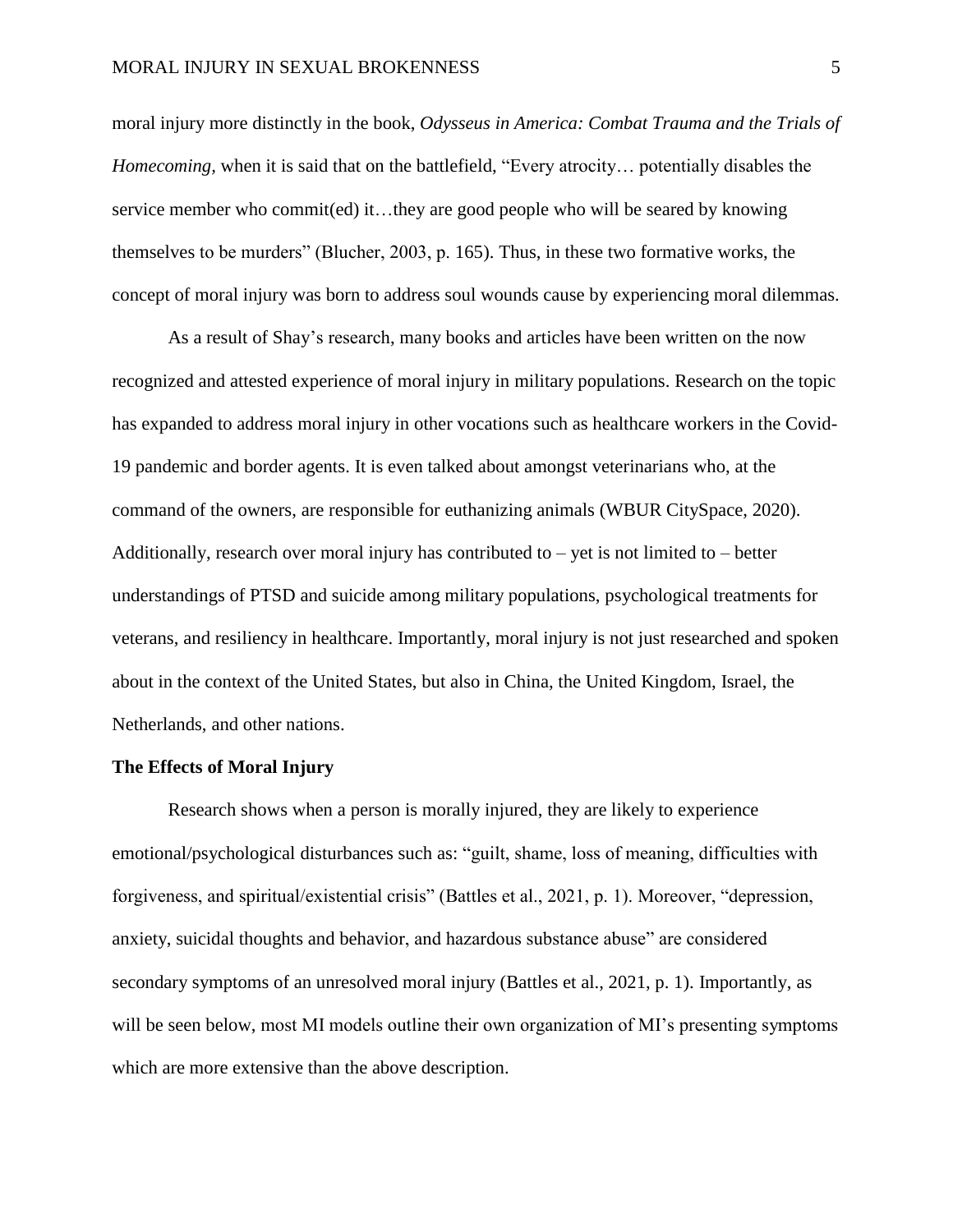When recounting his struggle with MI, one veteran stated his experiences in war have "a disproportionate claim" on his identity (Brock & Lettini, 2012, p. 76). Pertinent to this claim is a unique article written by Boska and Capron (2021) in which they conducted a study over maladaptive cognitions resulting from moral injury. They theorized that just as those with PTSD hold distorted perceptions of the world around them, so do those with a MI. The results of their study showed that there were distinctive maladaptive cognitions that occurred in those with a moral injury; These cognitions were distortions of: "self-worth and justice," "reliability and trustworthiness," "atonement," and "forgiveness of others" (Boska & Capron, 2021, pp. 5-6). Interestingly, while self-forgiveness is a key component of moral injury treatment, the study did not find self-forgiveness to be an active cognitive distortion in those with moral injury; however, they did find that self-forgiveness was "significantly correlated" with self-worth and justice (Boska & Capron, 2021, pp. 5-6). Therefore, this suggests that maladaptive cognitions regarding self-forgiveness may not be a symptom of moral injury, but the status of forgivability ascribed to oneself is largely affected by the interaction of other MI symptoms and cognitions. Hence, returning to the beginning narrative – while the veteran's actions may not have literally affected the meaning of his character, it is likely that his maladaptive cognitions and beliefs from a moral injury have made it feel as if his identity is compromised.

#### **Current Models of MI**

As the above sections demonstrate, the term and concept of moral injury is new and still being explored by researchers and clinicians. Because of this, there are many different models of moral injury; however, there is a consensus on the notion that a person must be exposed to a "potentially morally injurious event[s] (PMIEs)" for a moral injury to occur (Litz & Kerig, 2019, p. 342). PMIEs are identified as "moral transgressions that entail people doing or failing to do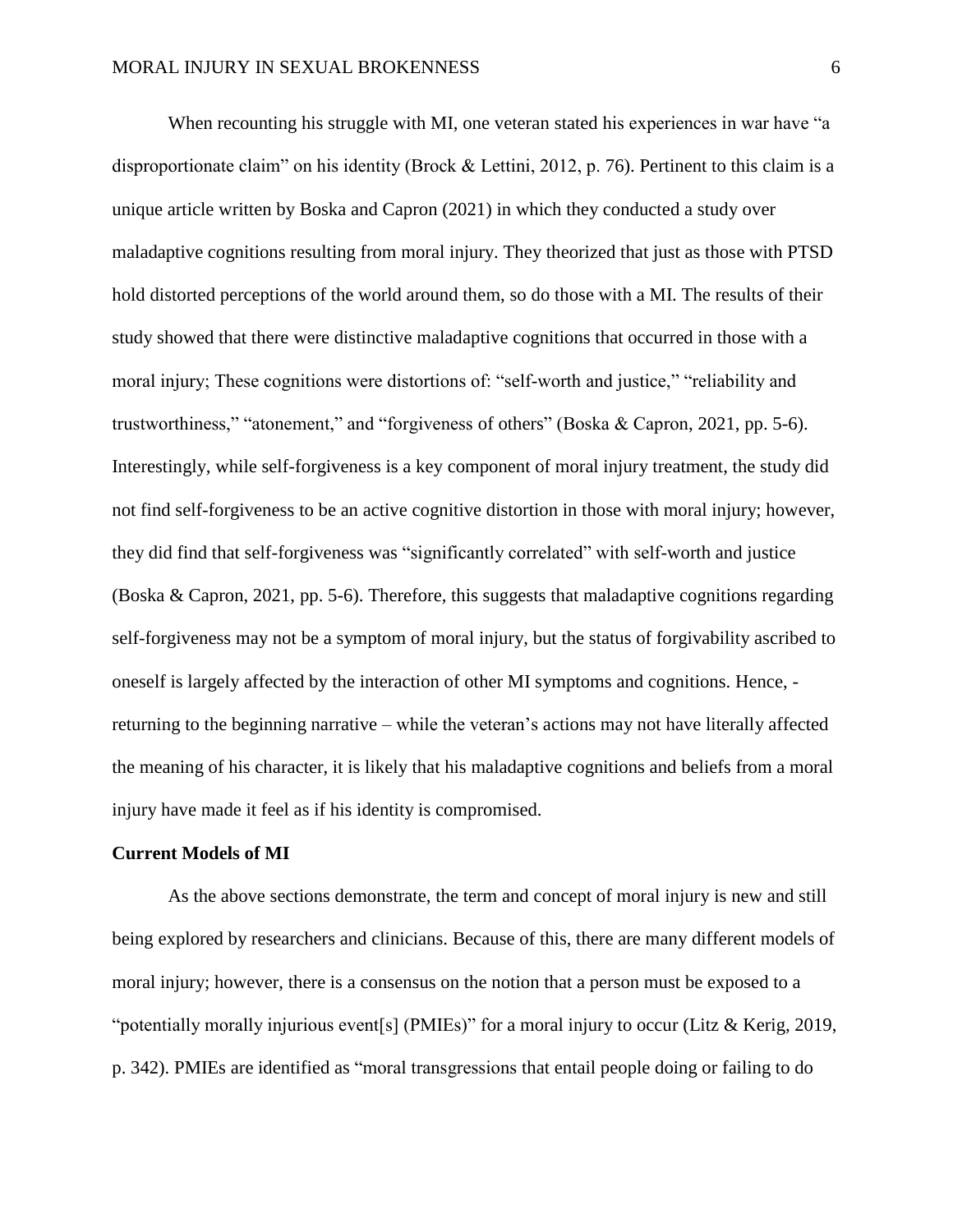things" or "being exposed directly or indirectly to others' transgressions" (Litz & Kerig, 2019, p. 342). Nevertheless, it is not guaranteed that exposure to a PMIE will result in a MI and this issue is what causes moral injury models to diverge. Generally, proposed models communicate the same ideology of moral injuries; however, they differ on diagnosis standards. Thus, a couple models will be highlighted to display different theories available in the field. These models are the "Heuristic Continuum Model of Moral Stressors" and the "Two-Mirror Model of Moral Injury (TMM)" (Litz & Kerig, 2017, pp. 344-345; Larson & Zust, 2017, Chapter 2).

#### *Heuristic Continuum Model of Moral Stressors*

The Heuristic Continuum Model of Moral Stressors (HCM) is proposed by Litz and Kerig (2017) as a model which may improve understanding of the nature of MIs. This model presents an inverse relationship between the frequency of morally distressing events and the degree of "psychological, social, and spiritual harm" to the individual (Litz & Kerig, 2017, p. 345). To clarify, they suggest that due to the nature of morally distressing events that happen less frequently, more harm is generally caused to the individual experiencing it. Thus, for a PMIE to cause an MI, it would have to be a very rare experience that causes significant harm to the individual experiencing it.

For instance, people commonly experience "moral challenges" and therefore "moral frustration", yet these events cause little harm (Litz & Kerig, 2017, p. 345). These experiences are things like political disagreements. Following this, people may more rarely experience "moral stressors" which cause "moral distress" (Litz & Kerig, 2017, p. 345). These events are things like cheating on a test or committing adultery. Because these events are classified by either perpetrating or personally experiencing the moral stressor, the individual will typically experience higher levels of negative emotional impact compared to moral challenges. A person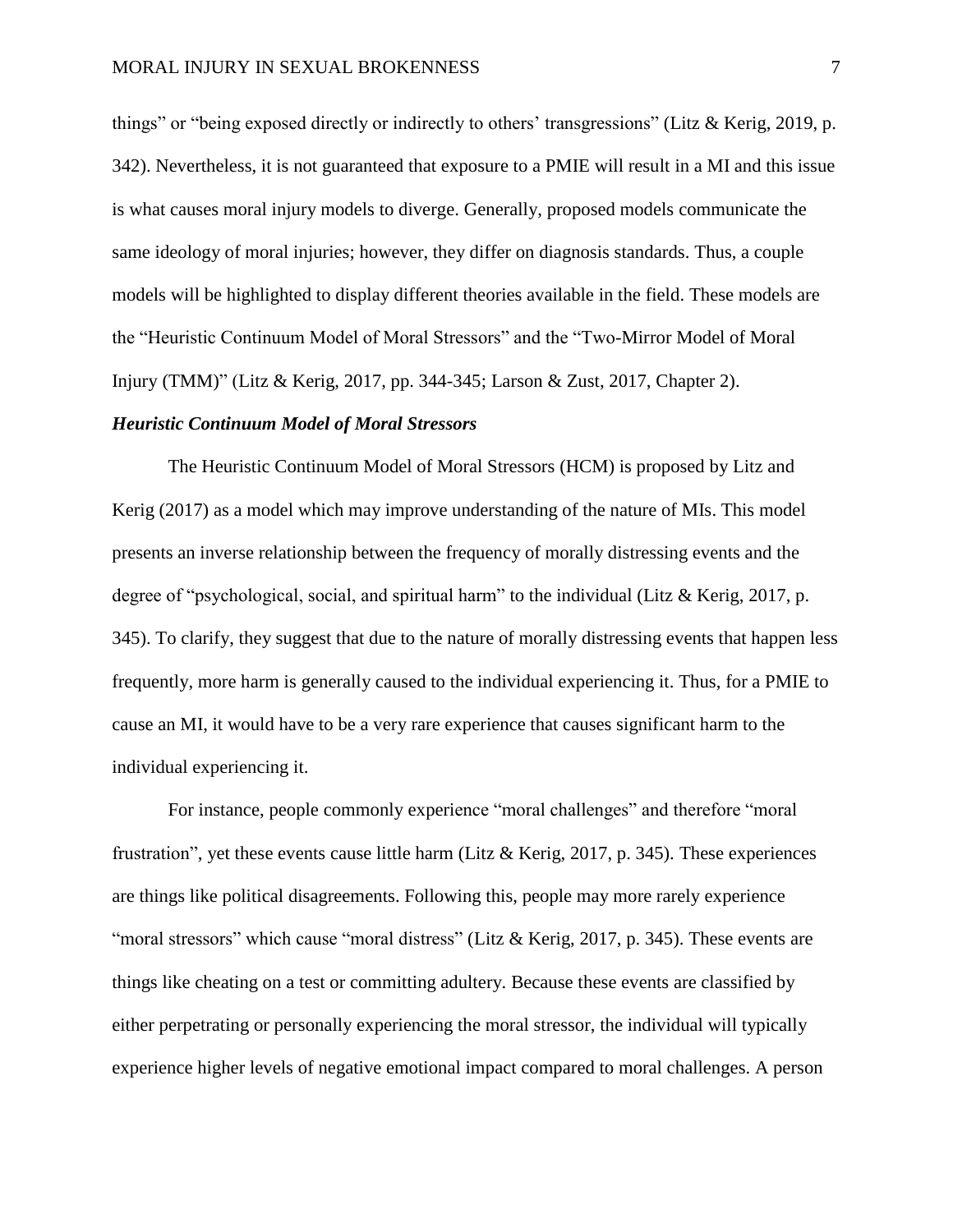may experience fear and anxiety or more serious psychological symptoms such as intrusive thoughts, sleep issues, or feeling the need for atonement; however, their identity is likely not impacted. Alternatively, experiencing a PMIE is very rare and its effects upon one's mental and emotional state are more severe and pathological than moral stressors. The effects of moral injuries are severe impacts on one's "personal integrity", identity, and emotional state which can lead to chronic issues (Litz & Kerig, 2017, p. 345). Litz and Kerig (2017) clarify that people make negative "enduring self-attributions" to the identity of the perpetrator – either oneself or someone else –, when experiencing moral injury (p. 345). For example, people experiencing moral injury will focus on their shame and identify themselves as "bad" (Litz & Kerig, 2017, p. 346). In sum, this model portrays MI to include all the experiences of moral stress but on a much greater scale, including the deconstruction of one's identity. Before moving on, it is important to emphasize that this model has standards for MI diagnosis.

#### *The Two-Mirror Model of Moral Injury*

The Two-Mirror Model of Moral Injury is proposed by Larson and Zust (2017) to address the lack of a unified understanding of MI. Their model is centered around the experiences and contexts of military persons and would need interpretation to be applied to other populations. Even so, the TMM has valuable insights and a unique opinion on the development of MI that should be considered for future application. The foundation of the TMM is a formula created to clarify the development of moral injury. Their formula is this: " $MIE + MP$  [=] MD" and "MD [=] MI" (Larson & Zust, 2017, Chapter 2). To clarify, in their model of moral injury, a person experiences a "morally injurious event (MIE)" and experiences "moral pain (MP)" because of it; the result of the event and pain is called "moral dissonance (MD)" which can result in moral injury if unhealed (Larson & Zust, 2017, Chapter 2). Terms will now be further defined. First,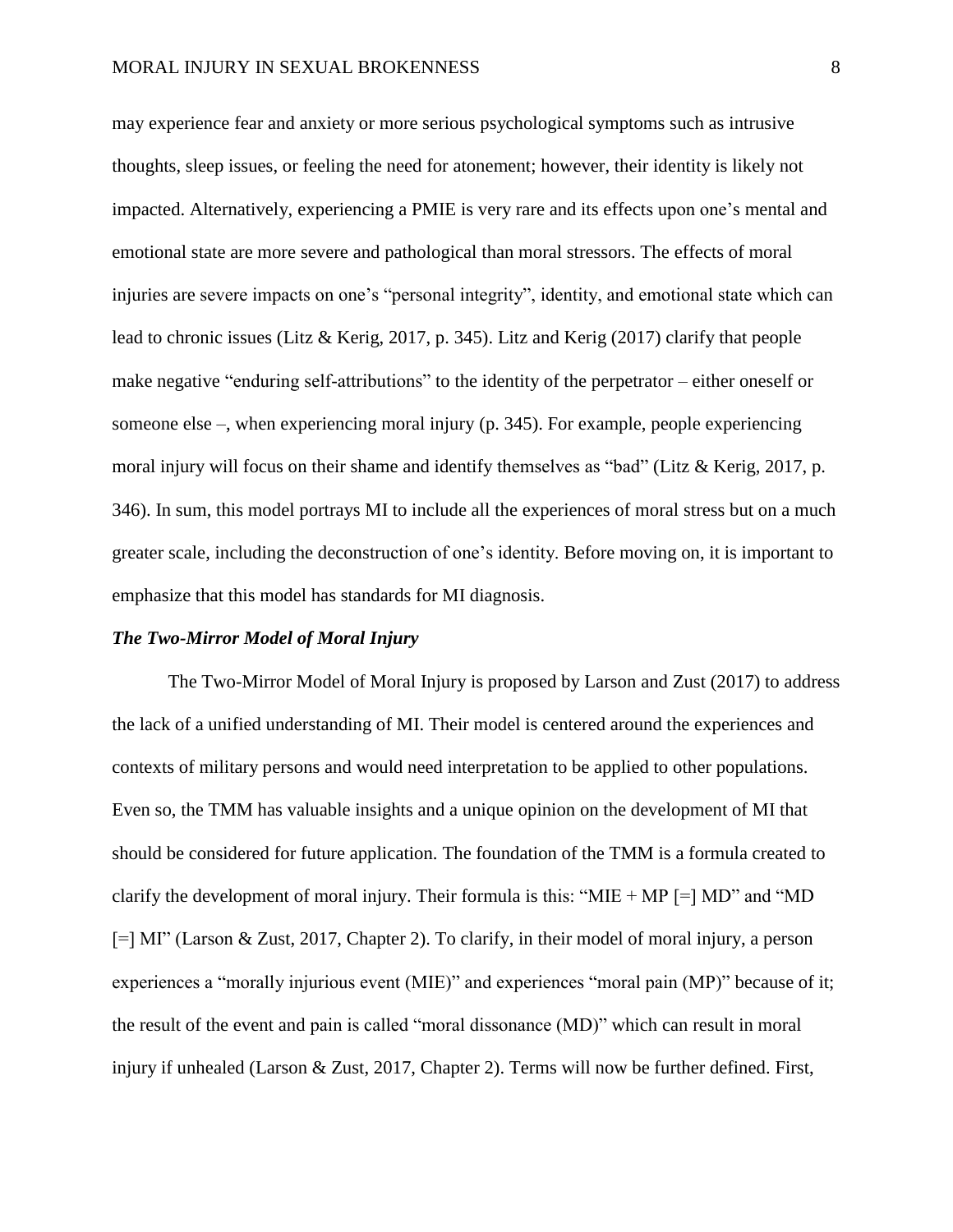the MIE in the TMM is equivalent to the PMIE in the previously discussed model. Second, moral pain is the "audible and visible expression of moral dissonance… [such as] grief, anger, shame, [etc]" (Larson & Zust, 2017, Chapter 2). Second, moral dissonance is best understood as an encompassing term for a person's reaction to the MIE and the pain experienced; moreover, within this dissonance are "judgements and perceptions" that target their identity (Larson & Zust, 2017, Chapter 2).

Additionally, the two-mirror model contains four elements. There are two mirrors with one representing the soldier's "Idealized Moral Voice" and the other their "Judgment of Perceived Moral Agency" (Larson & Zust, 2017, Chapter 2). In-between is the cloud of moral dissonance, which represents the soldier's self-judgments according to the values of "Fidelity, Responsibility, Accountability, Maturity, and Efficacy [(FRAME)]" (Larson & Zust, 2017, Chapter 2). Below these elements is the formation of moral injury as the result of the self judgements becoming a pathology. Compared to the last model, the TMM does not require an event to meet a certain frequency or severity standard. It relies on the personal stories of soldiers to identify the presence of a MI. Because of this, the five values add structure to the model to help the clinician to identify where a person's morals might be wounded. Fidelity is specific to the narratives of soldiers as it represents their commitment to the belief systems of military branches. Responsibility and accountability are similar terms and represent a soldier's claim on their actions and faults. Lastly, Maturity and Efficacy both represent a soldier's capability for exercising their morals according to their level of wisdom and environment.

The TMM agrees with most research regarding the presenting symptoms associated with moral injury. These symptoms are largely emotional distress, conflict with self, destruction of relationships, and destruction of one's identity (Larson & Zust, 2017). While the TMM is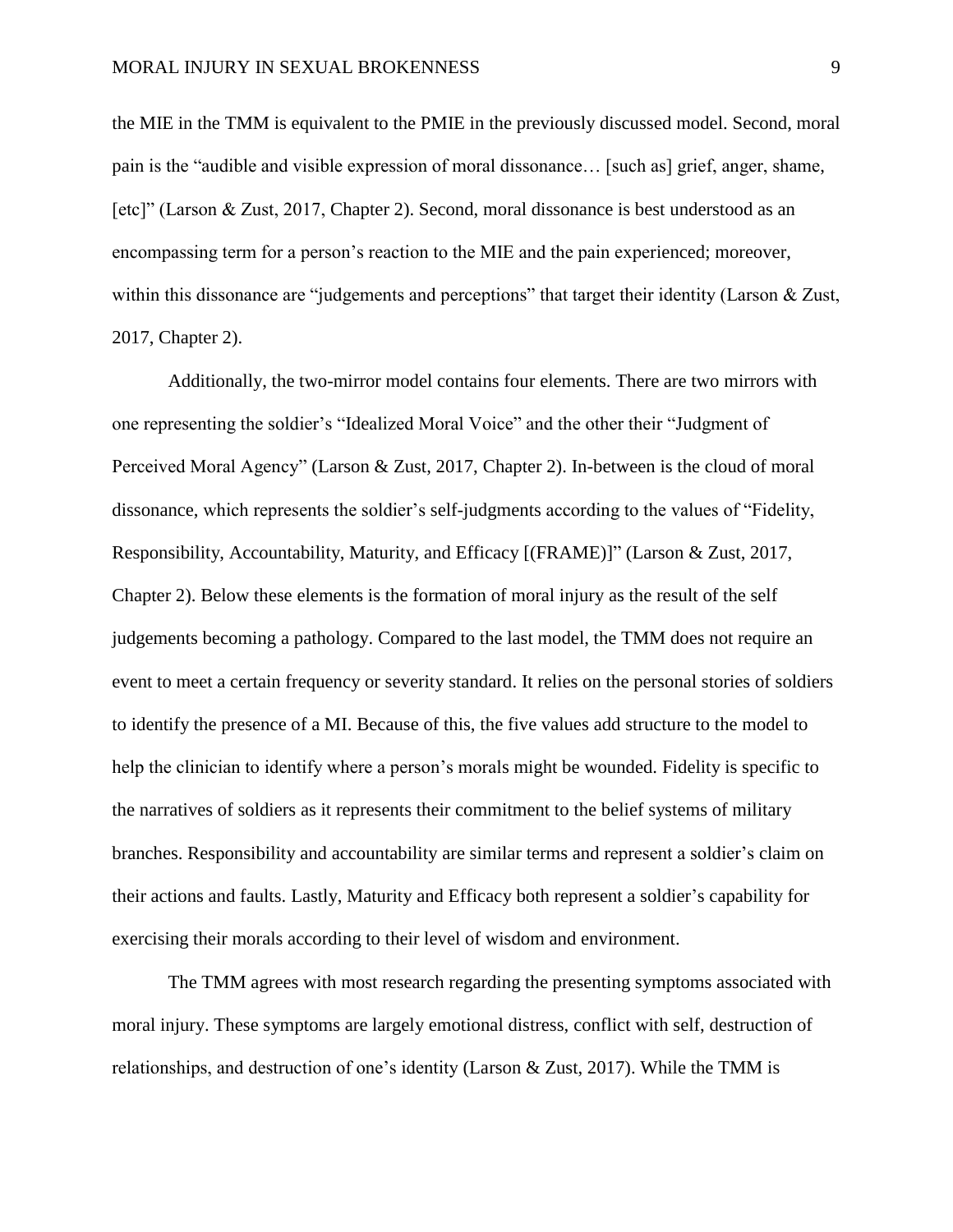focused heavily on military contexts, the flexibility of the model through its narrative approach would enable it to be easily applied in other areas. Moreover, the values chosen at the center of the model are appropriate to evaluate any behavior if fidelity was altered to represent one's loyalty to the morals of their context.

#### **Sexual Brokenness and Moral Injury**

Sexual brokenness was a term coined by Stringer (2018) to describe those whose current sexuality and/or behavior was out of line with their desired sexuality. Those experiencing sexual brokenness in Stringer's study were wounded because of their behaviors such as pornography use and addiction, buying sex, shameful sexual fantasies, or experiences of sexual abuse occurring while being unwanted. Within this disconnection between their desired and real state, was a host of emotional stress and harm to their self-esteem and identity. For this paper, the term sexual brokenness seemed appropriate because it can encompass a wide variety of sexual wounding while highlighting their unique experiences of emotional pain and tension. Moreover, unlike terms such as sexual sin, it places no judgements on the rightness or wrongness of a person's behavior. Whereas Stringer's use of sexual brokenness assumes that sexual wholeness is found in adhering to a Christian standard of sexual morals; this essay assumes that a person's sexual wholeness is judged according to its adherence to their own moral system. In sum, through using the term sexual brokenness, this research aims to include anyone whose sexuality and emotions have been wounded by traumatic or unwanted sexual experiences.

#### **Hypothesis of MI in Sexual Brokenness**

This paper hypothesizes that those experiencing sexual brokenness are also at-risk for the development of moral injury. Hence, those who commit sexual acts which are perceived to be immoral may experience similar emotional and guilt symptoms as expressed by soldiers when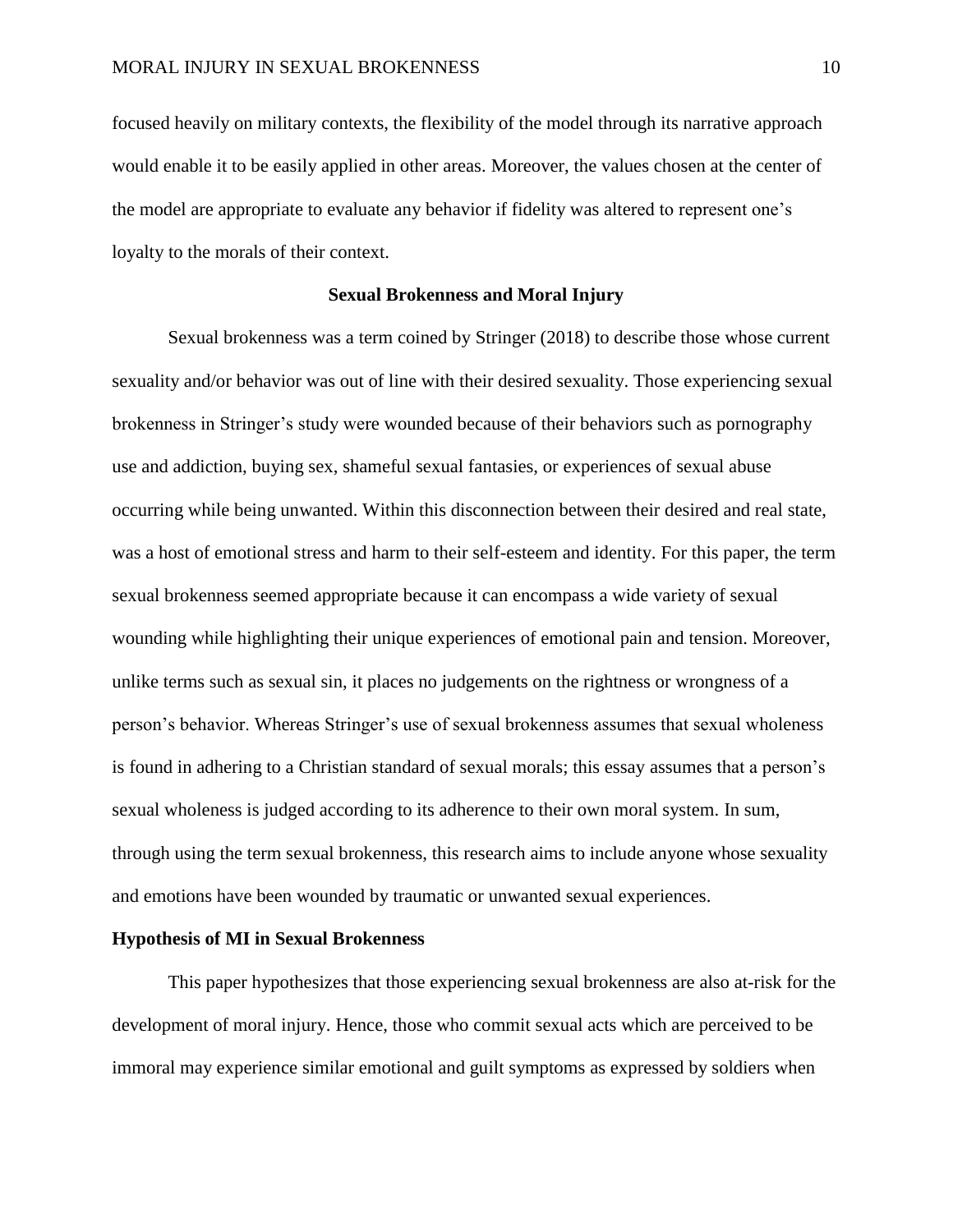attempting to resolve their perceived moral violations. For example, those whose pornography usage spirals into increasingly graphic and degrading themes, may feel deep pain and guilt or feel their identity is marred because of their behavior (Stringer, 2018). Moreover, they may feel as if they have violated the moral code of society and would be judged or shunned by others if exposed and/or feel as if they must atone for their behavior. Additionally, those who experience sexual betrayal, such as abuse or infidelity, may also develop a MI. For example, if they experienced pleasure during the abuse or having lingering arousal triggers which are associated with past themes of abuse (Stringer, 2018). In any instance of violation, it is hypothesized that a person experiencing sexual brokenness may develop moral injury if they perceive their behavior or experience to be morally divergent and cannot resolve this dissonance.

#### **Instances of MI in Sexual Brokenness**

Research on moral injury within military populations began with listening to testimonials, and so must the research on moral injury within populations experiencing sexual brokenness. It is unlikely that a client could identify that the source of their emotional and psychological pain is a wounded moral consciousness, yet through listening to their stories, a therapist may hear context clues which suggest that their client is struggling with a moral injury. Accordingly, much research on this topic centers on testimonial evidence suggesting that those experiencing sexual brokenness do possess moral injuries.

While the topic is new, researchers have begun to examine the occurrence of MI in sexual experiences. For example, a study seeking to categorize traumatic military experiences in military populations included "military sexual trauma (MST)" as a "noncombat betrayal-based [experience]" (Frankfurt et al., 2018, Introduction section; Stein et al., 2012). Specifically, the study categorized military sexual trauma as a "Moral Injury by Others" and, through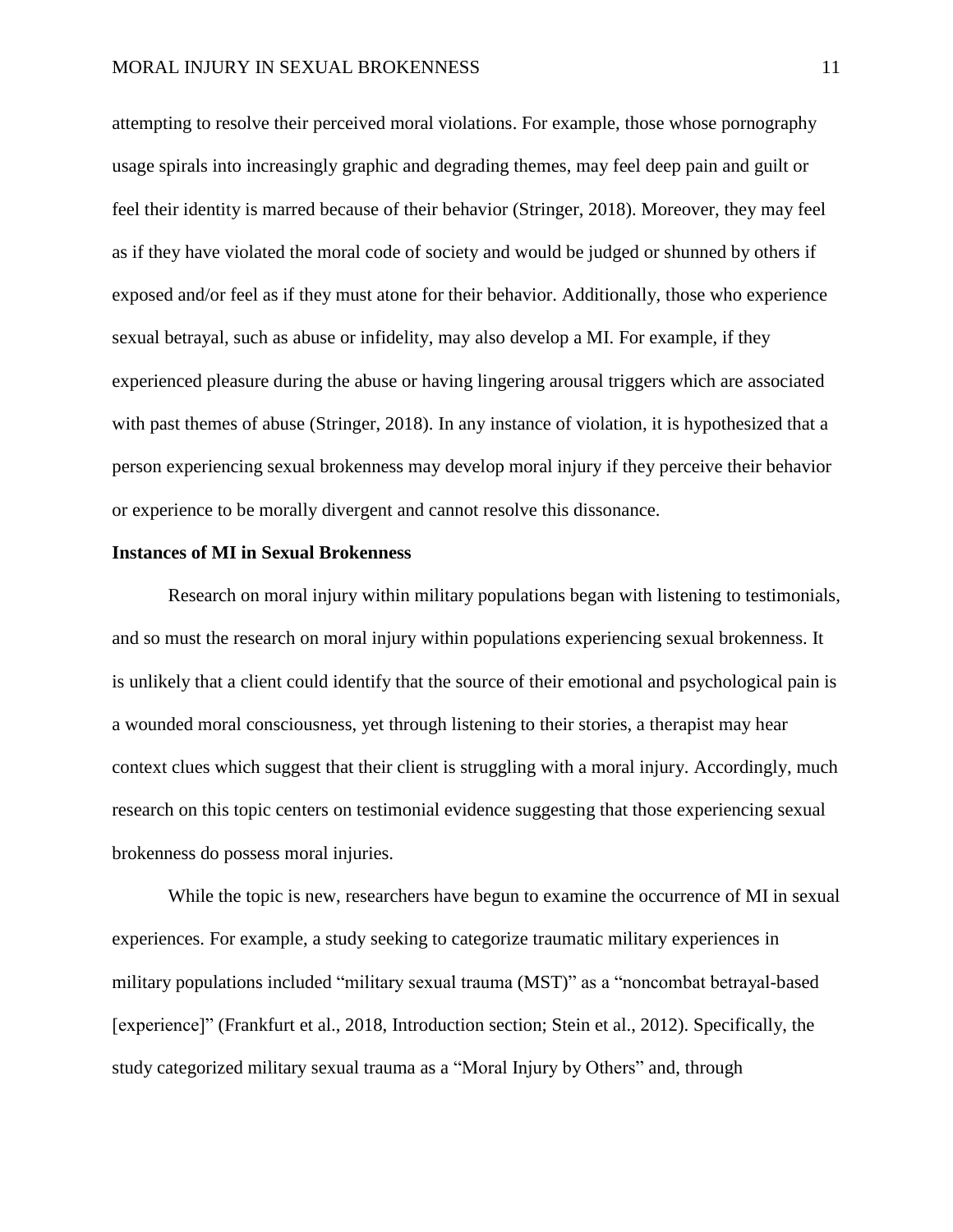interviewing service men and women, were able to show support for the validity of their proposed category of experience (Stein et al., 2012, Notes section). Thus, this formative study began revealing the presence of moral injury in those who have experienced sexual trauma. Furthermore, a study completed by Frankfurt et al. (2018), verified that MST was a "prototypical example… of both institutional betrayal and moral injury betrayal" (Betrayal section). In their research, they found that MIs resulting from betrayal, such as MST, evoked feelings of anger and self-disgust and not shame or guilt. This research echoes the findings of Shay when describing the formation of MI after victimization or better understood as a morally injury caused by others. Moreover, Frankfurt et al. (2018) proposed that moral injury would be a fitting result of being an instigator of sexual trauma and would represent a "perpetration-based" MIE (Perpetration section).

The sexually traumatic experiences documented in Frankfurt et al.'s (2018) study were instances of "offensive sexual remarks," "negative rumors," and instances of coercion and threats made by authority figures to encourage sexual cooperation (Results section). Undoubtably, these events and traumas are not unique to military contexts, but they also pervade civilian life in both men and women. Therefore, it may be inferred that not only do military populations experience moral injury resulting from these sexual traumas, but so do civilians. Conclusively, the authors contended that their findings revealed "a largely unexplored" area which needs further exploration "to deepen understanding of and treatment for MST" (Frankfurt et al., 2018, Betrayal section). Another study which affirms the presence of MI after sexual victimization was completed by Otte (2015), who determined moral injury could occur in civilian female populations who experience intimate partner violence. Her study clarified that among many forms of intimate partner violence are incidences of sexual abuse. In her survey, the participants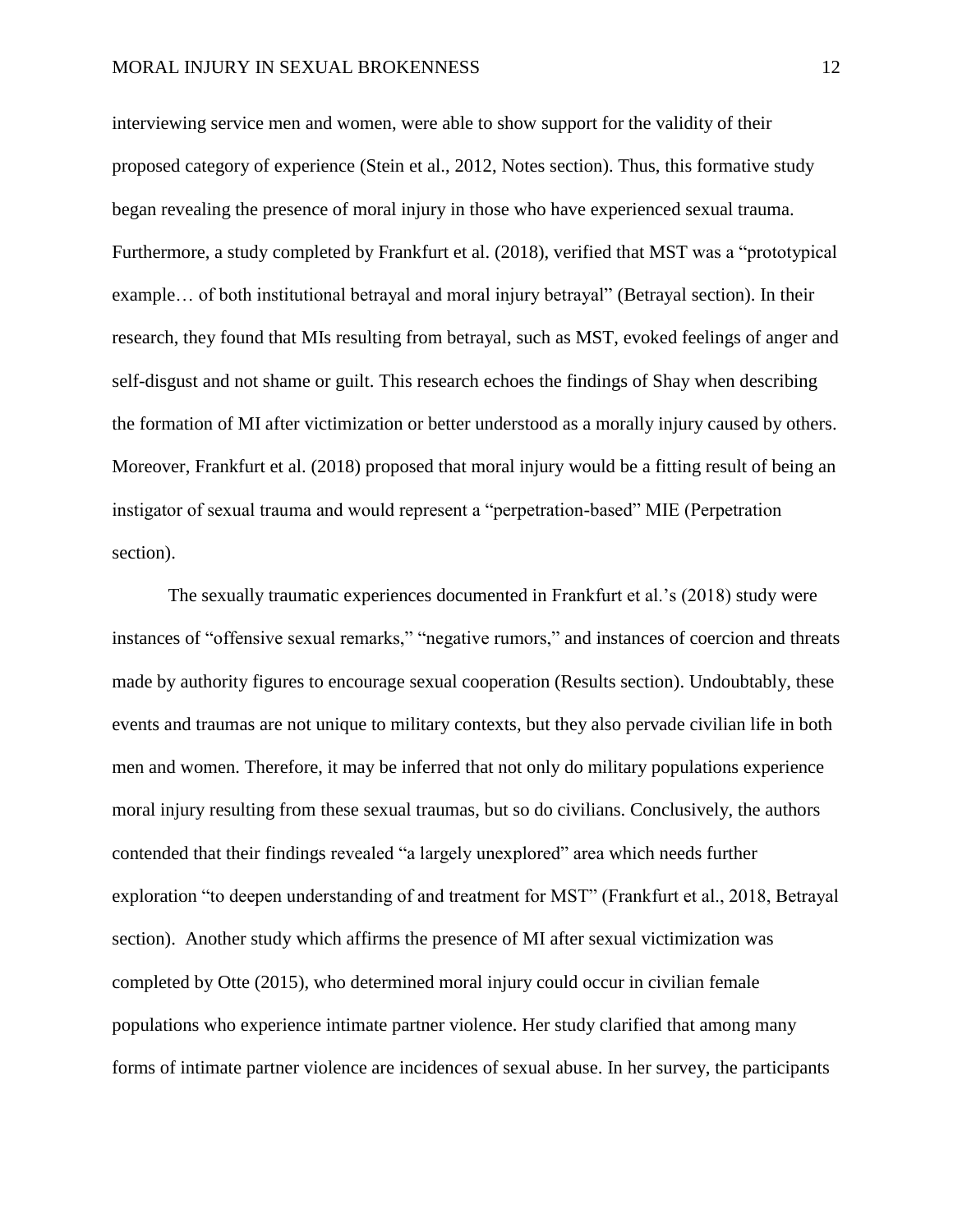identified psychological trauma symptoms such as: "changes in meaning," "guilt and shame," and "changes to worldview" which correspond to MI symptoms (Otte, 2015, p. 53). Additionally, the results of the study revealed that "all eight participants… identified themes of moral injury on one or more occasions" (Otte, 2015, p. 54). Thus, these studies reveal that those experiencing sexual brokenness because of sexual abuse or as victims of perceived sexually immoral behaviors are likely also experiencing moral injury.

It is easier to explore the moral harms of sexual victimization than perpetration, because views on what is sexually moral and stances on their potential harmfulness are widely varied and often religiously biased (Grubbs & Perry, 2019). Nevertheless, there is growing research on the harms of sexual behaviors when they are considered immoral based upon personal standards. One such source is the research of Grubbs and Perry (2019) who explored the relationship between "moral incongruence and pornography use" (p. 29). Their study found that the likelihood of experiencing negative psychological, emotional, and relational problems increased with those who believed their usage of pornography was immoral. The relationships of those who were married, using pornography, and believed it to be immoral were significantly more negatively affected than those in the same category who did not believe pornography to be immoral. Studies also showed that men who experience moral incongruence regarding their pornography use were more likely to experience depression because of their inner conflict. Furthermore, the authors argue, "moral incongruence is likely a key factor in predicting perceived addiction" (Grubbs & Perry, 2019, p. 33). This means that those who are experiencing a moral incongruence with their behavior are more likely to perceive themselves as addicted to pornography or as "hyper-sexual" (Grubbs & Perry, 2019, p. 33). Moral incongruence regarding one's behavior and its resulting symptoms are the essence of moral injury. Furthermore, because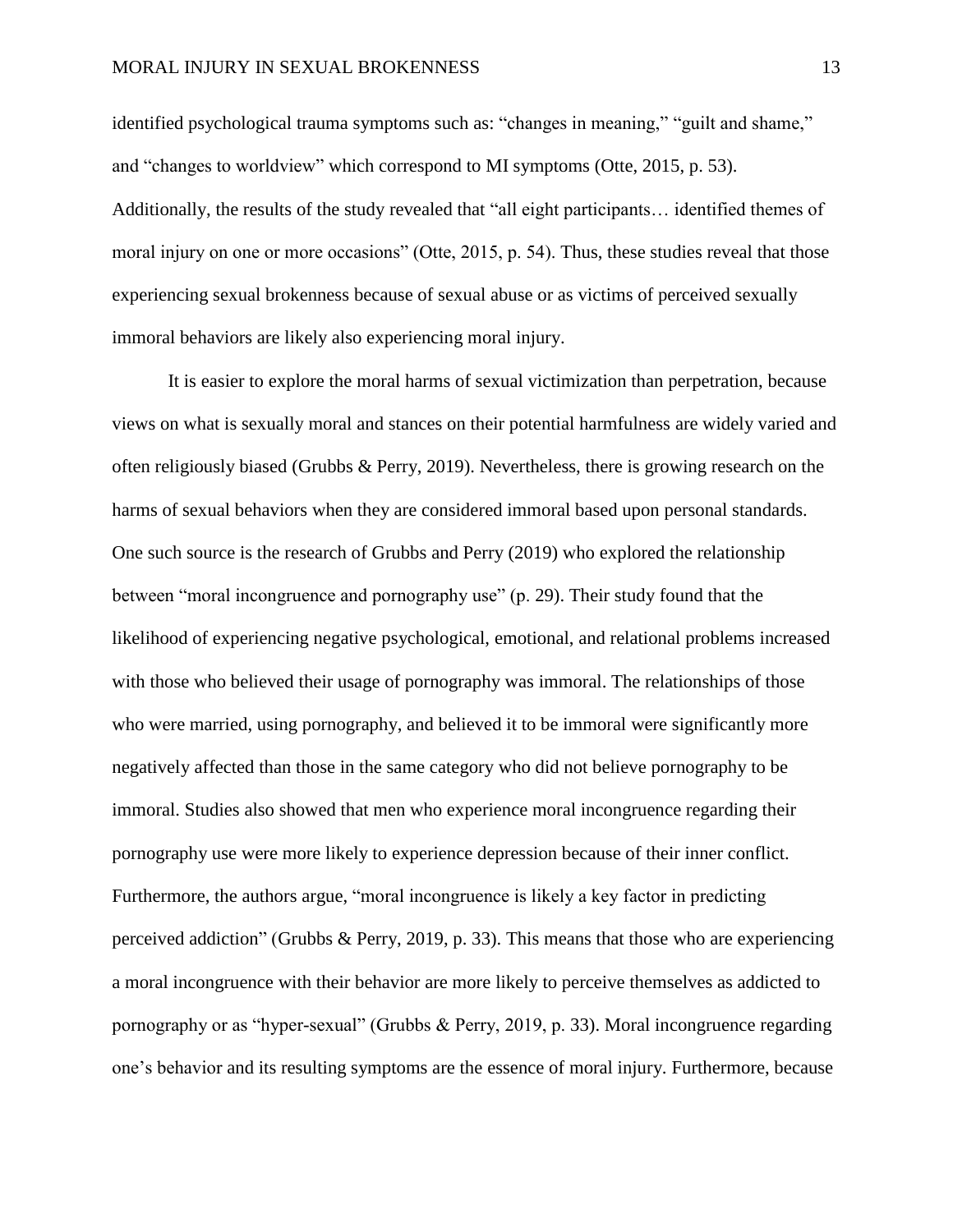of their moral incongruence, these men are experiencing negative effects on their emotional, relational, and psychological health. Thus, the evidence outlined by Grubbs and Perry displays that moral injury is also likely occurring in those who have perpetrated sexual behaviors.

#### **Possible Benefits of MI models**

Moral injury seems to be occurring in populations and instances that are outside of the typical combat narrative. Specifically, moral injury is occurring in populations who are experiencing sexual brokenness, because of self-perpetrated actions, personal traumas, or other unresolved emotional wounds. To show the application of moral injury models to sexual brokenness, this section will explore how the Two-Mirror Model of MI and the Heuristic continuum Model of Moral Stressors could benefit those involved in the process of healing sexual brokenness. Importantly, these models do not attempt to explain how to heal moral injury, they merely conceptualize what moral injury is and how it presents itself in the life of the individual. Therefore, the benefits of these models are in their ability to help the client and the counselor to reconceptualize and understand the client's experiences. Because self-awareness is a vital step in one's ability to produce change in one's life, these benefits should not be devalued.

#### *Application of the TMM of MI*

In a study researching group therapy for sex addictions and its benefits, researchers found that the top things' participants enjoyed the most were realizing that they were not alone in their struggles and that they had a group they could openly speak to about their problems (Hall & Larkin, 2020). One participant said, "coming out of shame and isolation was a powerful experience" (Hall & Larkin, 2020, p. 7). For those who have committed sexual behaviors or had sexual experiences which violate social norms and morals, sharing one's story and experiences can be an impossible task; however, this very act is where healing begins. Therefore, the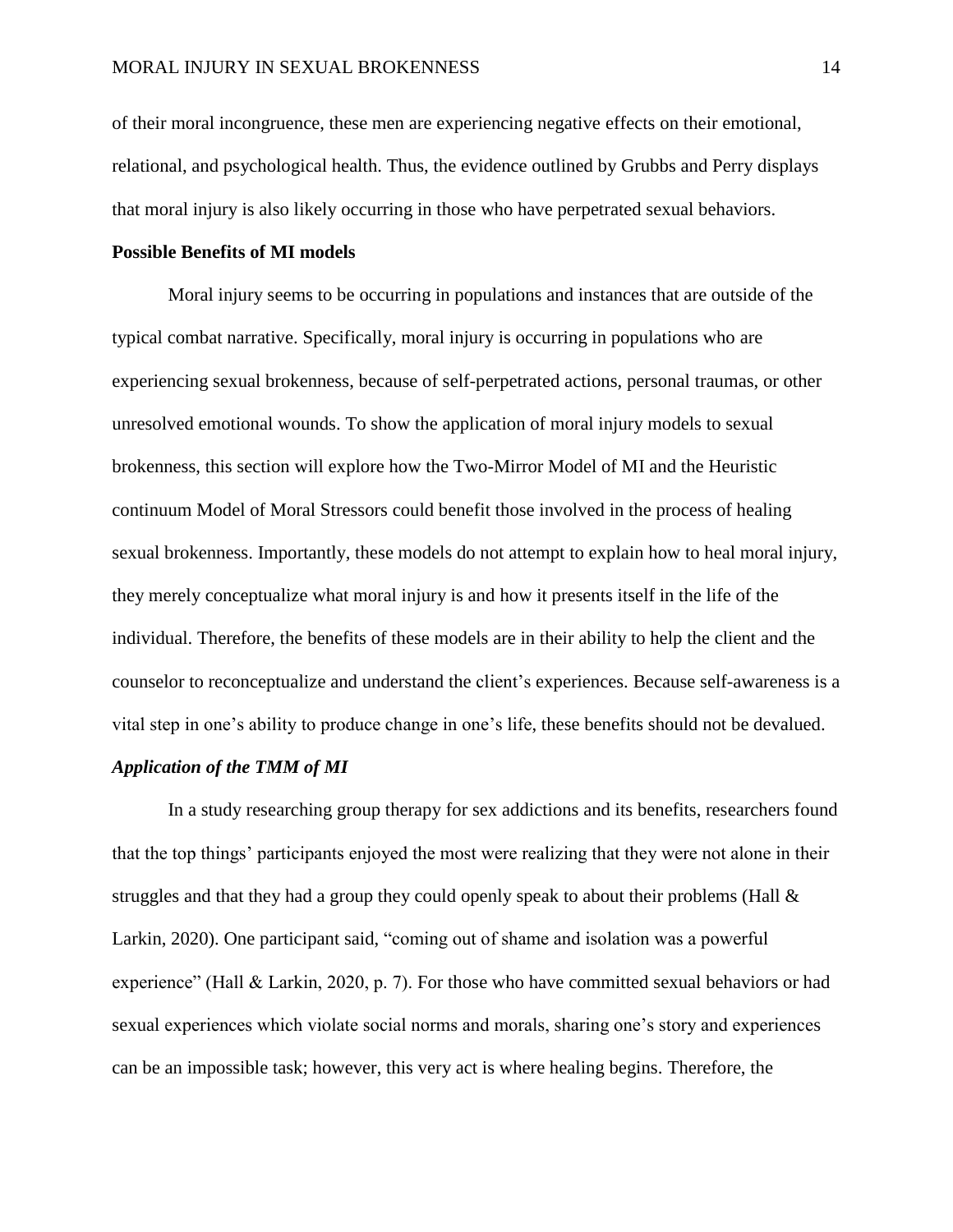narrative style of the Two-Mirror Model of MI may be ideal for helping those experiencing sexual brokenness to feel comfortable enough to share their stories. Its structure has no value judgements regarding the validity of the person's moral injury, rather it accepts the person's narrative and organizes it into a coherent explanation of how the MI was formed. Furthermore, the guiding FRAME values can help the storyteller explain how their experiences violated their morals and highlight the contextual factors which influenced their experience. For example, if a woman blames herself for a sexual abuse she has experienced because she did not prevent it from occurring, the values of maturity and efficacy can expose illogical or harsh self-judgments placed on herself. Through the value of maturity, the counselor may discover that she was only a child when the abuse occurred and therefore did not have the capacity to exercise the self-protection and boundaries needed to stop the abuse. Furthermore, the value of efficacy could reveal that she was further unable to prevent the abuse because it was done by a significant figure in her community or family; therefore, her context did not empower her to speak up or defend herself. Thus, this model would be ideal for revealing aspects and plot lines of a client's story which are contributing to their moral injury and need to be resolved or reconceptualized.

### *Application of the Heuristic Continuum Model of Moral Stressors*

As in military contexts, not all negative sexual experiences or traumas are equal in severity. Therefore, the Heuristic Continuum Model of Moral Stressors may be a more appropriate model to organize the wide variety of experiences and corresponding depths of moral wounds. This is because the HCM does have perimeters and standards for what qualifies as a moral injury and what may more simply be a moral frustration or moral distress. These distinctions might particularly benefit clinicians because they can analyze where their client is along the spectrum of moral stress. From this point, they can then understand which specific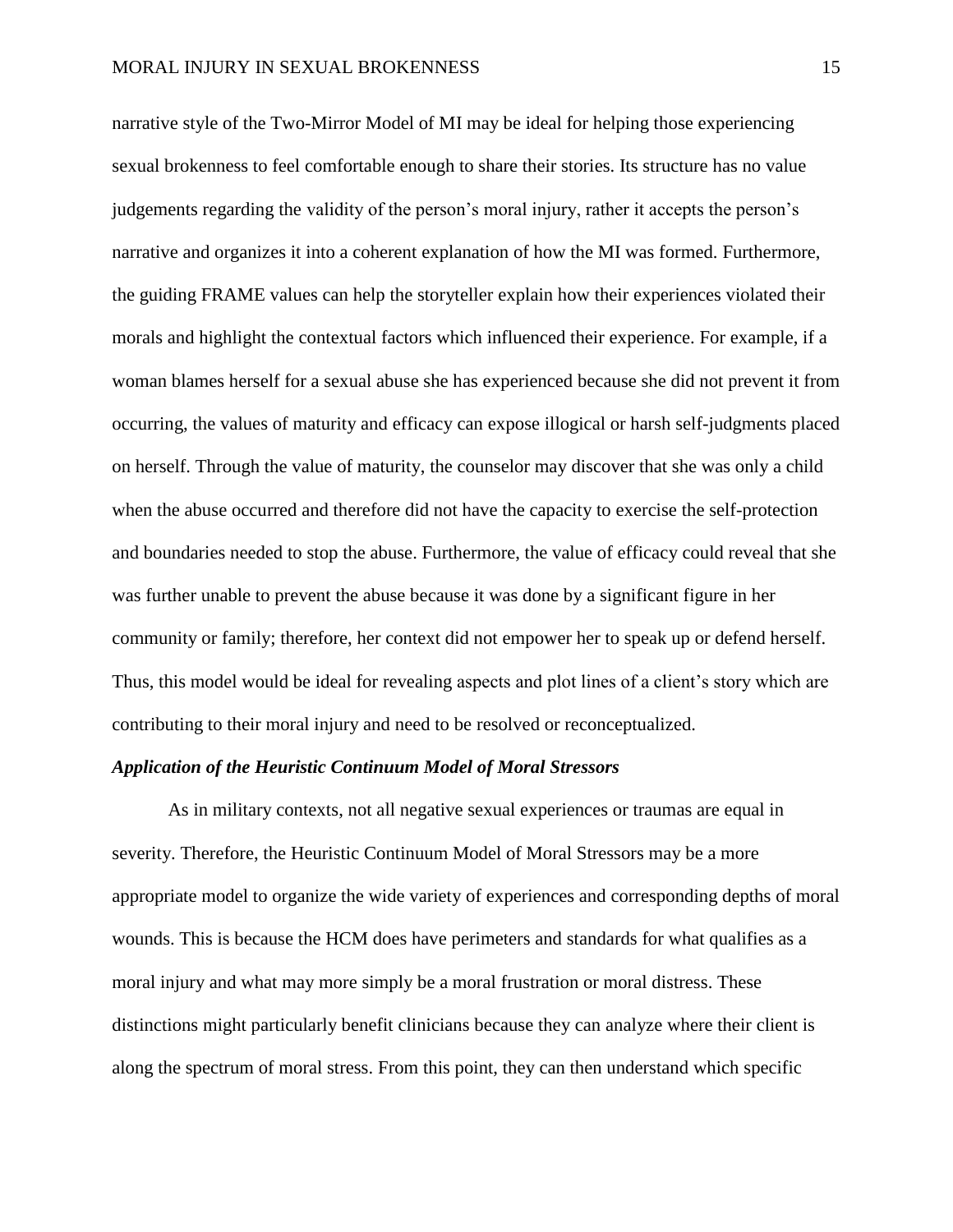areas they need to work on with their client. For example, a client may feel morally wounded because they recently, and uncharacteristically, had a one-night stand following a breakup; however, upon further listening, the therapist sees that the client's self-concept is still relatively positive, and the client simply seems stuck in the shock of her experience. According the HCM, the client is likely only experiencing moral distress, and so the therapeutic process can focus on acceptance, moving forward, and coping with anxiety or intrusive thoughts. Importantly, the HCM protects the distinctions that lie between smaller distressful events or traumas and larger traumas. It does not disrespect the client's feelings or experiences, but properly categorizes them to ensure the proper level of attention is given. It also ensures that the experiences of those who have endured significant traumas are respected and treated accordingly. Therefore, this model would particularly be good for counselors during the assessment and treatment planning process.

# **Future Research**

This essay has demonstrated that moral injuries seem to be present in those who are experiencing sexual brokenness; however, it is unclear if MI's cause additional emotional distress to the person or if it is responsible for the perceived experience of being sexually broken. Future research should focus on studying those who have experienced sexual trauma and their degree of identification with the definition and label of sexual brokenness. From there, the correlation between positive identification with sexual brokenness and the presence of a MI should be studied. This could explain why some people suffer more from sexual issues and traumas than others, because a key component could be whether they have been morally injured. Particularly, this is where the HCM model of MI would be helpful, because it could contrast those who have typical feelings of pain and betrayal resulting from sexual trauma and those who seem to be experiencing additional non-typical pathological symptoms. The research conducted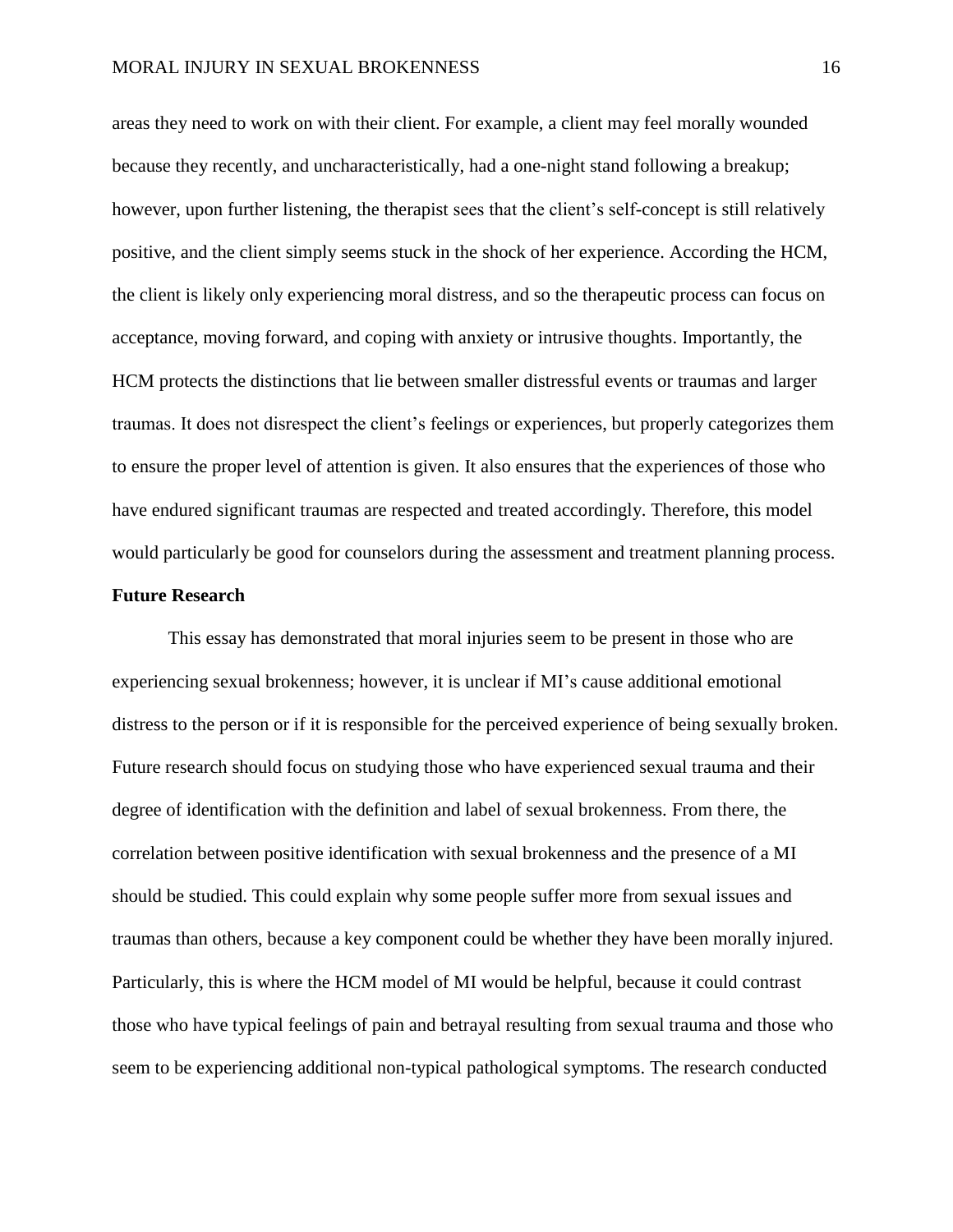by Grubbs and Perry (2019) suggests that those presenting with a moral injury regarding their sexual behavior are more likely to perceive themselves as experiencing sexual brokenness. Thus, creating treatments for sexual moral injuries may create a new avenue for helping people heal from sexual addictions and issues, because it could target the source of their shame which often reinforces unwanted behavior (Stringer, 2018). Additionally, research should also focus on the experience and term of sexual brokenness. While the term highlights the unique pain experienced by some who view their sexuality with disdain or have sexual wounding, the negative connotation of "brokenness" may be problematic. Some clients may not desire to be regarded as "broken," yet this term may also help other clients identify how they are feeling. Nevertheless, despite controversy surrounding what is sexually moral and immoral, this research has preliminarily found that there are people who suffer because of the negative perception of their behavior or experience. Therefore, more research needs to be dedicated to the topic regardless of societal beliefs about what is acceptable.

#### **Conclusion**

In summary, it was the purpose of this paper to explore the concept and models of moral injury and to apply them to the experience of sexual brokenness. Moral injury is a complex interaction of self-judgements created by either a perpetrator or a victim in reaction to a behavior which is perceived to violate one's moral system. When the self-judgements and maladaptive cognitions of a moral injury are not resolved, then one may also experience a host of emotional and psychological secondary symptoms. Once established, this moral injury can produce isolation, harm to relationships, and limit one's ability to function in daily life. Until recently, moral injury was primarily only conceptualized in military populations, but now researchers are beginning to look for it in many other vocations and civilian traumas. Specifically, sexual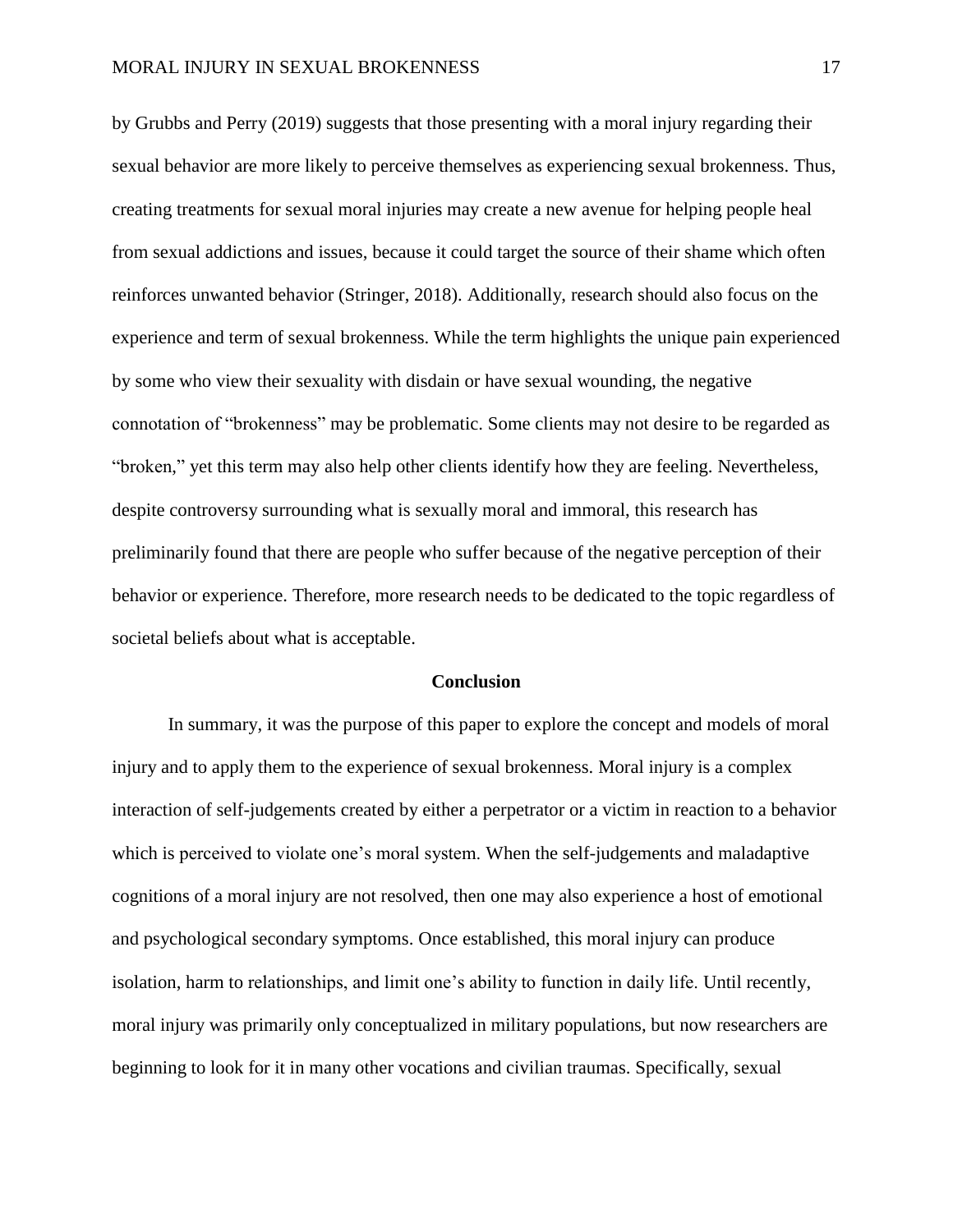traumas and addictions are new areas of experience where researchers are beginning to find evidence of moral injury. Thus, those experiencing sexual brokenness are likely also experiencing moral injuries which further harm their mental, emotional, and relational health while reinforcing their brokenness. Fortunately, current models of moral injury seem to offer counselors a helpful understanding of MI which can teach them how to organize client stories and to discover what pieces of these stories need resolution or reconceptualization. While these models must be refined to better fit the needs of sexual brokenness, the brief application of models in this essay shows promise that it can be done. Therefore, further research on the application of moral injury to civilian issues is vital as it could create new pathways of healing to clients who are experiencing a moral injury. Moreover, popularizing literature about moral injury, could reconceptualize how clinicians and the public view trauma, betrayal, and failure. This reconceptualization could not only transform how society views those who have perpetrated wrongs, but it could also help universalize the difficulties faced in living a human life.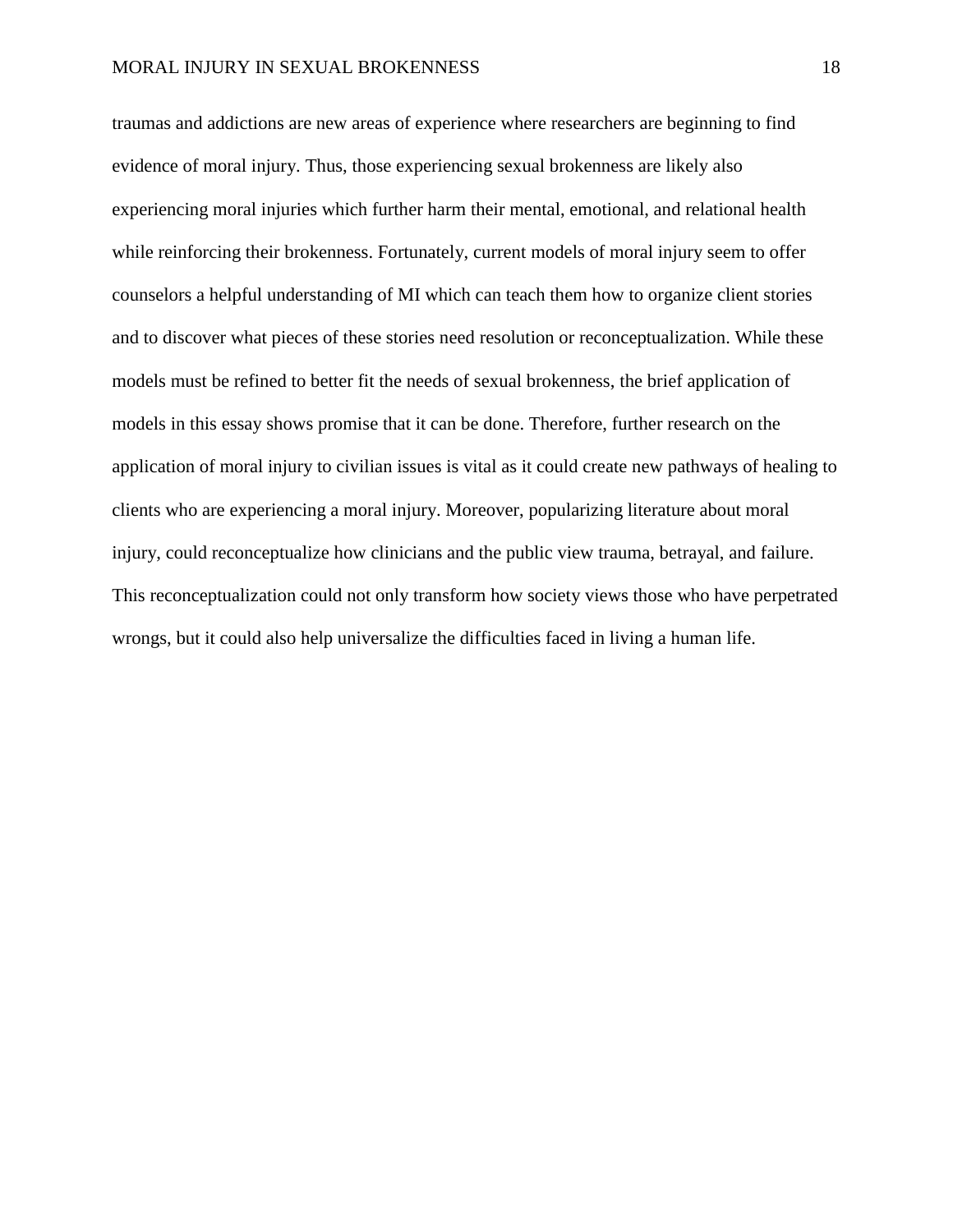#### **References**

- Battles, A. R., Jinkerson, J., Kelley, M. L., & Mason, R. A. (2021). Structural examination of moral injury and PTSD and their associations with suicidal behavior among combat veterans. *Journal of Community Engagement & Scholarship*, *13*(4), 1-14.
- Blucher, R. (2003). Jonathan Shay's Achilles in Vietnam and Odysseus in America. *Journal of Military Ethics*, *2*(2), 160-167. https://doi.org/10.1080/1502750310000153
- Boska, R. L., & Capron, D. W. (2021). Exploring the maladaptive cognitions of moral injury within a primarily combat-trauma military sample. *Psychological Trauma: Theory, Research, Practice, and Policy*, Advance online publication, 1-8. http://doi.org/10.1037/tra0001071
- Brock, R. N., & Lettini, G. (2012). *Soul repair: Recovering from moral injury after war*. Beacon Press.
- Frankfurt, S. B., Debeer, B. B., Morissette, S. B., Kimbrel, N. A., La Bash, H., & Meyer, E. C. (2018). Mechanisms of moral injury following military sexual trauma and combat in post-9/11 U.S. war veterans. *Frontiers in Psychology*, 1-10. <https://doi.org/10.3389/fpsyt.2018.00520>
- Grubbs, J. B., & Perry, S. L. (2018). Moral incongruence and pornography use: A critical review and integration. *Journal of Sex Research*, *56*(1), 29-37. https://doi.org/10.1080/00224499.2018.1427204
- Hall, P., & Larkin, J. (2020). A thematic analysis of clients' reflections on the qualities of group work for sex and pornography addiction. *Sexual Addiction & Compulsivity*, *27*(1/2), 1-11. https://doi.org/10.1080/10720162.2020.1751360

Jason, P. K. (1995). Achilles in Vietnam. In, *Magill's Literary Annual* (pp. 1-3). Salem Press.